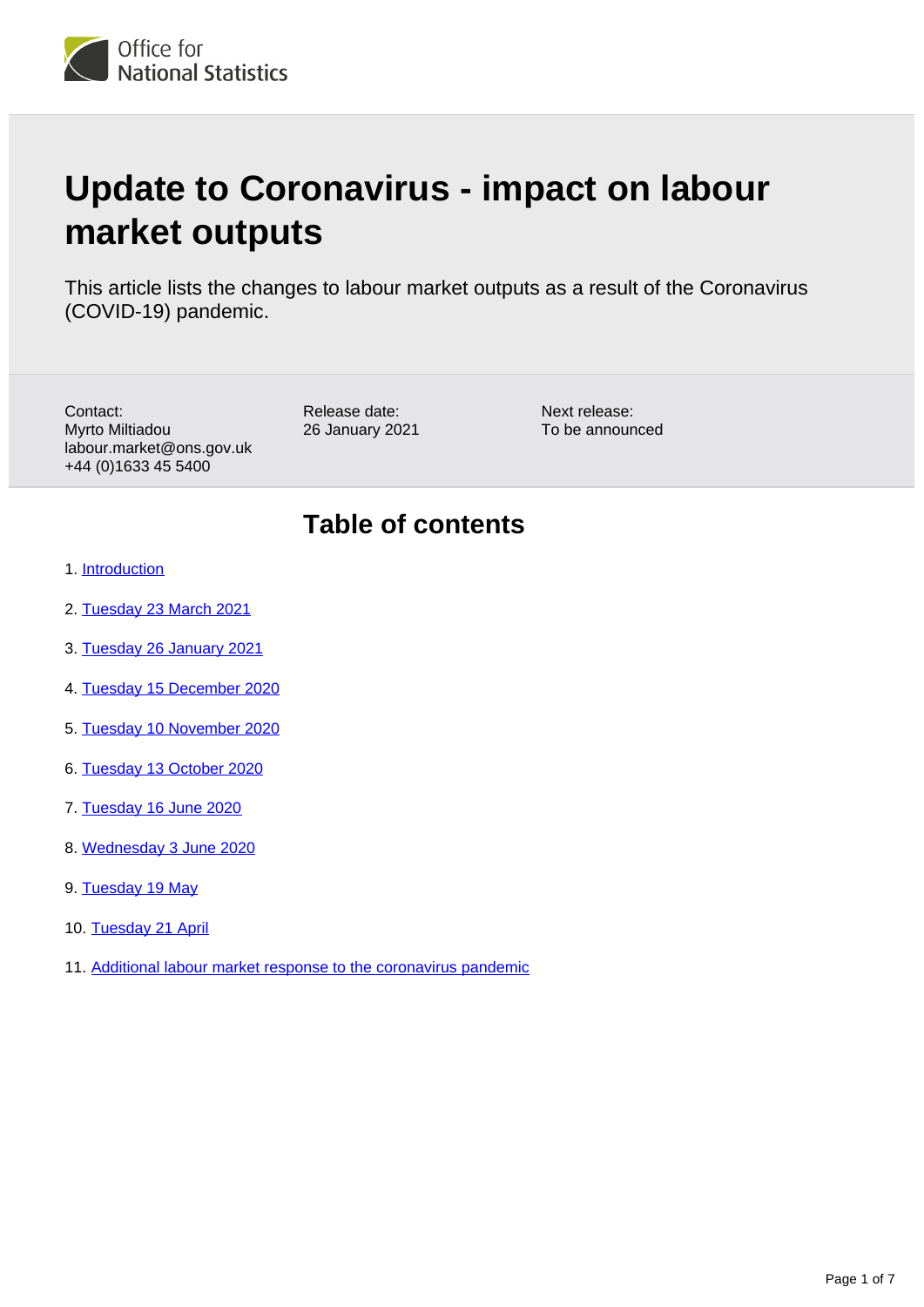# <span id="page-1-0"></span>**1 . Introduction**

The coronavirus (COVID-19) pandemic presents a significant challenge to the UK, and the Office for National Statistics (ONS) is working to ensure that the UK has the vital information needed to respond to the impact of this pandemic on our economy and society. This means we will need to ensure that information is provided faster, using new data sources and changing how our surveys operate, which includes reviewing methodology, to ensure we provide the information necessary as the situation unfolds. The overall impact on the ONS was outlined in a [statement released on 19 March 2020](https://www.ons.gov.uk/news/statementsandletters/covid19andtheproductionofstatistics), with further details published in another statement released [on 27 March 2020](https://www.ons.gov.uk/news/statementsandletters/ensuringthebestpossibleinformationduringcovid19throughsafedatacollection). The [statement released on 24 September 2020](https://www.ons.gov.uk/news/statementsandletters/ourfutureanalyticalworkprogrammeinresponsetocovid19autumn2020) was on the ONS' future analytical work programme in response to the coronavirus pandemic.

The effects of the pandemic on our capacity and capability during this period means we continue to review the existing labour market releases. This action will protect the delivery and quality of our remaining outputs as well as ensuring we can respond to new demands as a direct result of the coronavirus pandemic, as outlined previously.

Changes to outputs are listed here, together with the effective date.

## <span id="page-1-1"></span>**2 . Tuesday 23 March 2021**

LFS responses are weighted to official 2018-based population projections on demographic trends that pre-date the coronavirus pandemic. In our [Coronavirus and the impact on payroll employment](https://www.ons.gov.uk/visualisations/dvc1252/lines/datadownload.xlsx) article, we analyse the population totals used in the LFS weighting process and state our intention to make adjustments. Rates published from the LFS remain robust, however, levels and changes in levels should be used with caution. This will particularly affect estimates for country of birth, nationality, ethnicity and disability.

While investigations continue into the population totals used in the LFS weighting process, the Reconciliation of [estimates of jobs article](https://www.ons.gov.uk/employmentandlabourmarket/peopleinwork/employmentandemployeetypes/articles/reconciliationofestimatesofjobs/march2020) has been postponed.

# <span id="page-1-2"></span>**3 . Tuesday 26 January 2021**

Due to resource and prioritising key outputs, several outputs have been temporarily suspended.

The single-month and weekly Labour Force Survey (LFS) estimates article will not be updated. However, data for the latest period will be available in Tables [X01](https://www.ons.gov.uk/employmentandlabourmarket/peopleinwork/employmentandemployeetypes/datasets/labourforcesurveysinglemonthestimatesx01) (Labour Force Survey single-month estimates) and [X07](https://www.ons.gov.uk/employmentandlabourmarket/peopleinwork/employmentandemployeetypes/datasets/x07labourforcesurveyweeklyestimates) (Labour Force Survey weekly estimates). The data will also be referred to where appropriate in the other labour market bulletins. The suspension of the article will free up resource in both our Labour Market and Publishing teams.

International comparisons of the labour market published as part of the monthly labour market release ([table 17](https://www.ons.gov.uk/employmentandlabourmarket/peopleinwork/employmentandemployeetypes/bulletins/uklabourmarket/december2020) in A01 and dataset [A10](https://www.ons.gov.uk/employmentandlabourmarket/peopleinwork/employmentandemployeetypes/datasets/internationalcomparisonsofemploymentandunemploymentratesa10)) will not be updated. All data are readily available elsewhere on the [ONS](https://www.ons.gov.uk/employmentandlabourmarket/peopleinwork/employmentandemployeetypes/datasets/summaryoflabourmarketstatistics), [Eurostat,](https://ec.europa.eu/eurostat/data/database) [OECD,](https://stats.oecd.org/Index.aspx?DataSetCode=STLABOUR) [Statistics Canada](https://www.statcan.gc.ca/eng/start) and [US Bureau of Labour Statistics](https://www.bls.gov/) websites.

Job seekers' allowance tables (JSA01, JSA02, JSA02.1, JSA03, BEN02 and BEN03) will not be published on the ONS website. The data will still be available on [NOMIS.](https://www.nomisweb.co.uk/)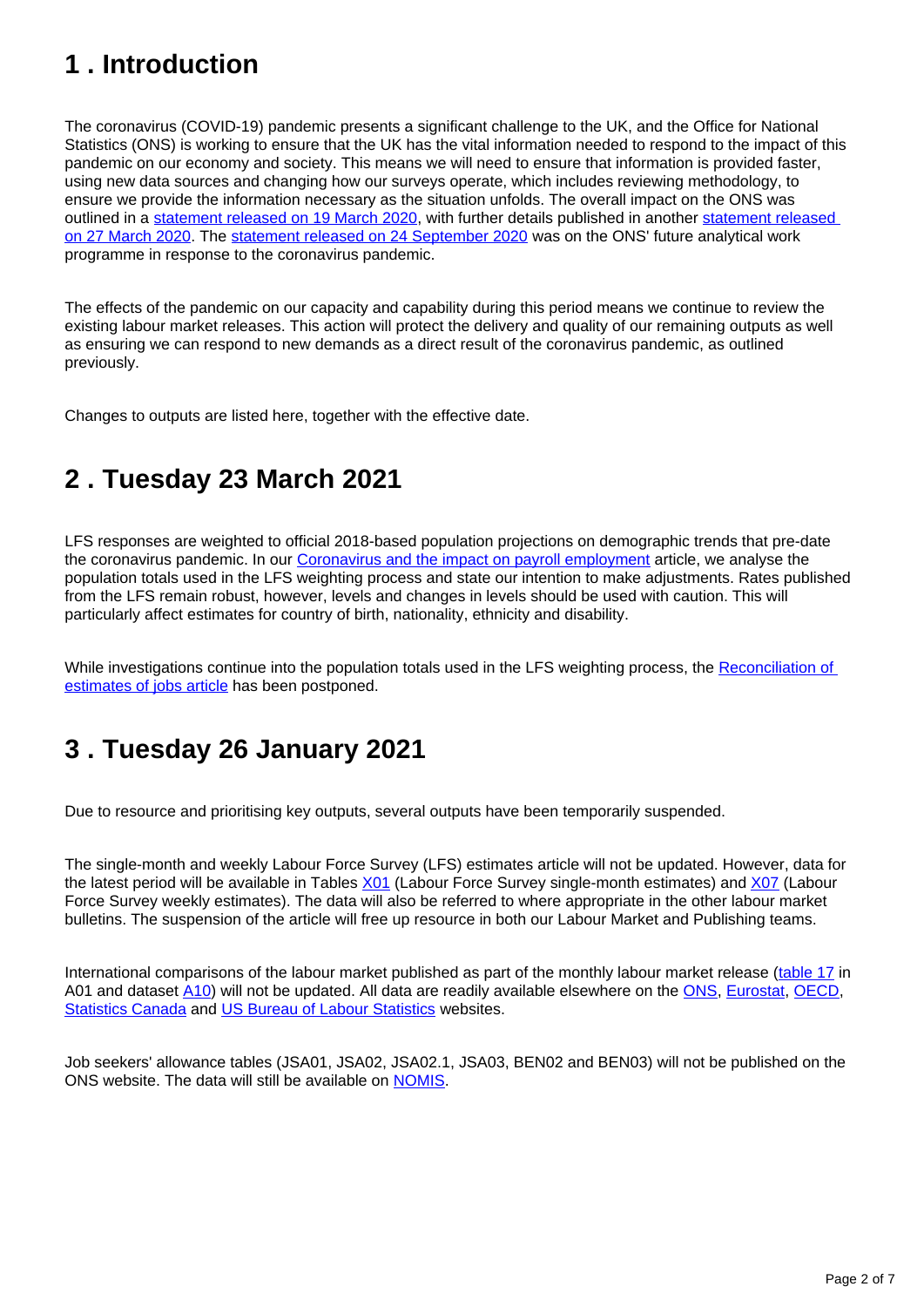# <span id="page-2-0"></span>**4 . Tuesday 15 December 2020**

Following a temporary suspension, the single-month and weekly Labour Force Survey (LFS) estimates bulletin has now been updated. Underlying data for the latest period are also available in Tables X01 (Labour Force Survey single-month estimates) and X07 (Labour Force Survey weekly estimates).

Following on from October's reweighting to incorporate housing tenure, the following tables and outputs have now been updated with the new methodology:

- EMP02 (Public and private sector employment)
- EMP17 (People in employment on zero hours contracts)
- JOBS01 (Workforce jobs summary)
- JOBS02 (Workforce jobs by industry)
- JOBS04 (Self-employment by industry)
- JOBS05 (workforce jobs by region and industry)
- Local area information from the Annual Population Survey

Please note: EMP03 (Public sector employment by industry) and JOBS02 (Employee jobs by industry) have also been updated with latest data but are not affected by the reweighting methodology.

#### <span id="page-2-1"></span>**5 . Tuesday 10 November 2020**

The single-month and weekly Labour Force Survey (LFS) estimates bulletin will not be updated. However, data for the latest period will be available in Tables X01 (Labour Force Survey single-month estimates) and X07 (Labour Force Survey weekly estimates). The temporary suspension of the bulletin will free up resource in both our Labour Market and Publishing teams in the short-term.

Following on from last month's reweighting to incorporate housing tenure, these tables have now been updated: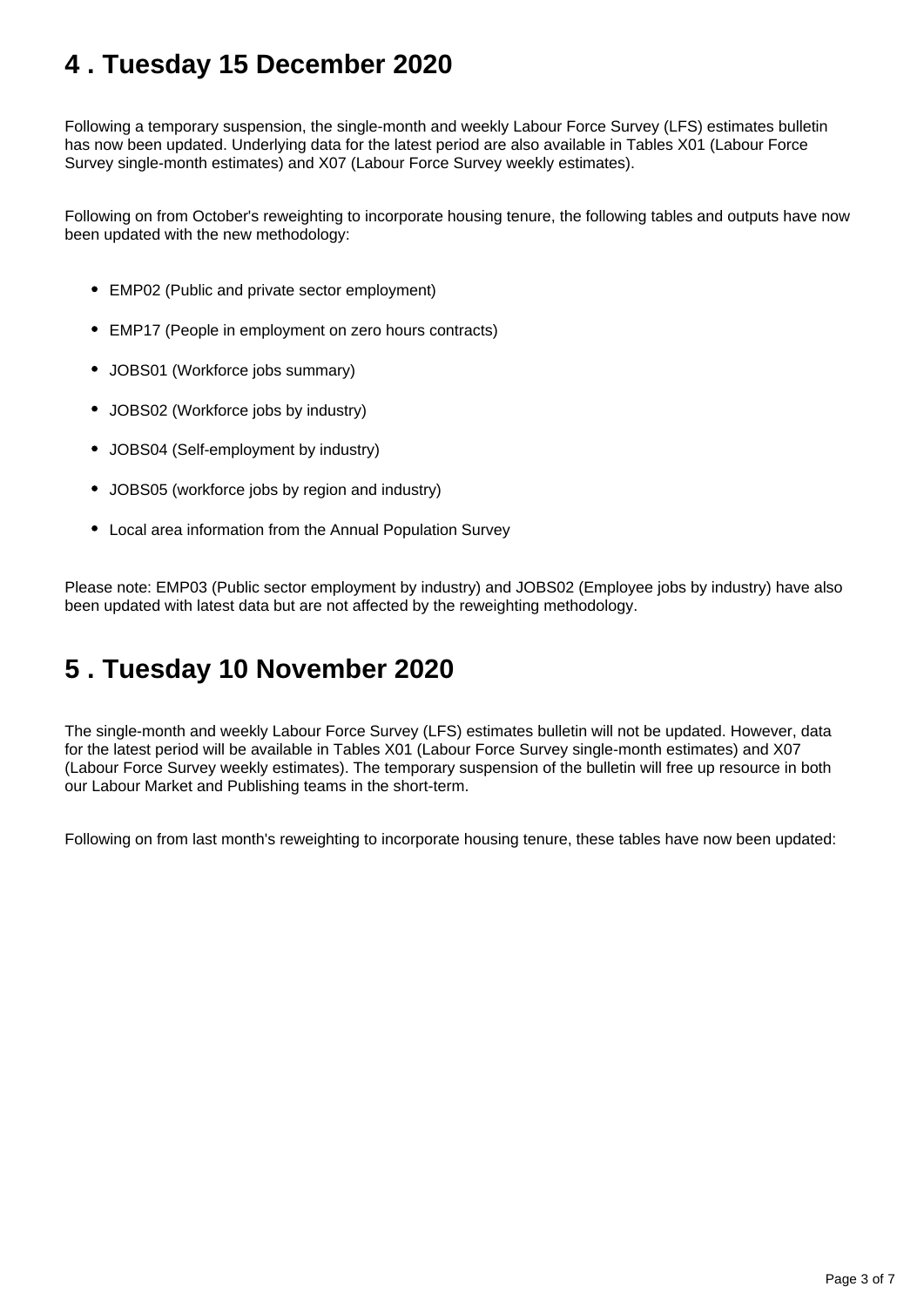- A01 (summary of labour market statistics): most of the data have been updated, including usual weekly hours worked, employment status by educational status, and unemployment by age and duration
- A06 (employment status by educational status)
- A11 (sampling variability)
- HOUR02 (usual weekly hours worked)
- HOUR03 (average hours worked by industry)
- UNEM01 (unemployment by age and duration)
- UNEM03 (unemployment by previous industrial sector)
- X01 (single-month LFS estimates)
- X05 (comparison of unemployment and the claimant count)
- X07 (weekly LFS estimates)

Our quarterly tables have now been revised to include weighting incorporating housing tenure:

- A04 (Summary of employment, unemployment and economic inactivity for people below state pension age)
- A08 (Labour Market status of disabled people)
- A09 (Labour Market by ethnic group)
- A12 (Employment, unemployment and economic inactivity by country of birth and nationality)
- EARN04 to EARN08 (LFS earnings)
- EMP06 (Employment by country of birth and nationality)
- EMP07 (Temporary employees)
- EMP11 (Employment by socio-economic classification)
- EMP13 (Employment by industry)
- EMP14 (Employees and self-employed by industry)
- EMP15 (Job related training received by employees)
- EMP16 (Underemployment and overemployment)
- X02 (Labour Force Survey Flows estimates)

We have also reintroduced Table RED02 (Redundancies by industry, age and region).

Data for EMP17 (People in employment on zero hours contracts) has not yet been updated to include weighting incorporating housing tenure; it will be revised on 15 December 2020.

Please note, revisions to estimates to take into account the weighting incorporating housing tenure for: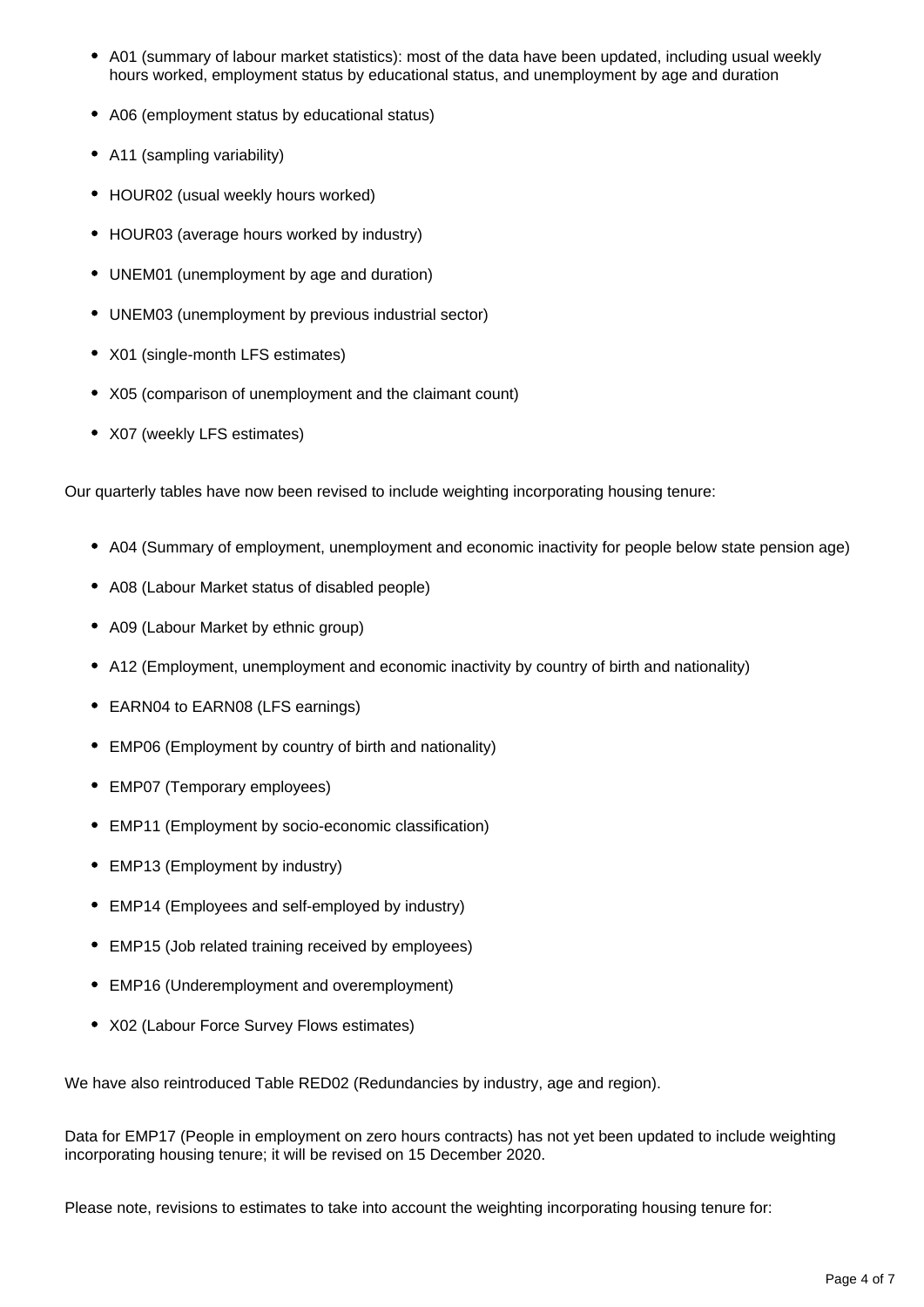- Young people not in education, employment or training (NEET) in the UK will be updated on 19 November 2020
- Working and workless households in the UK will be updated on 25 November 2020
- Local area information from the Annual Population Survey will be updated on 15 December 2020

# <span id="page-4-0"></span>**6 . Tuesday 13 October 2020**

Because of the coronavirus pandemic and the suspension of face-to-face interviewing in March, we had to make operational changes to the Labour Force Survey (LFS), particularly in the way that we contact households for interview, which moved to a "by telephone" approach. These changes have resulted in a response where certain characteristics have not been as well represented as previously. In particular, the proportion of households where people own their homes in the sample has increased and rented accommodation households has decreased. David Freeman explains more about this in his recent blog .

To mitigate the impact of this non-response bias, we have introduced weighting to incorporate housing tenure from January to March 2020 onwards. This has resulted in revisions to all estimates for the periods January to March 2020 through to May to July 2020 and has consequently had an impact on the trend for a number of the published series, published in Coronavirus and its impact on the Labour Force Survey.

The following LFS content were suspended for the October 2020 release to ensure resource was available for producing the reweighted data (these datasets will be updated for the November 2020 release):

- A01 (summary of labour market statistics): most of the data have been updated, except usual weekly hours worked, employment status by educational status, and unemployment by age and duration
- A06 (employment status by educational status)
- A11 (Sampling variability)
- HOUR02 (usual weekly hours worked)
- HOUR03 (average hours worked by industry)
- UNEM01 (unemployment by age and duration)
- UNEM03 (unemployment by previous industrial sector)
- X01 (single-month LFS estimates)
- X05 (comparison of unemployment and the claimant count)
- X07 (weekly LFS estimates)
- Single-month and weekly Labour Force Survey Estimates article

#### <span id="page-4-1"></span>**7 . Tuesday 16 June 2020**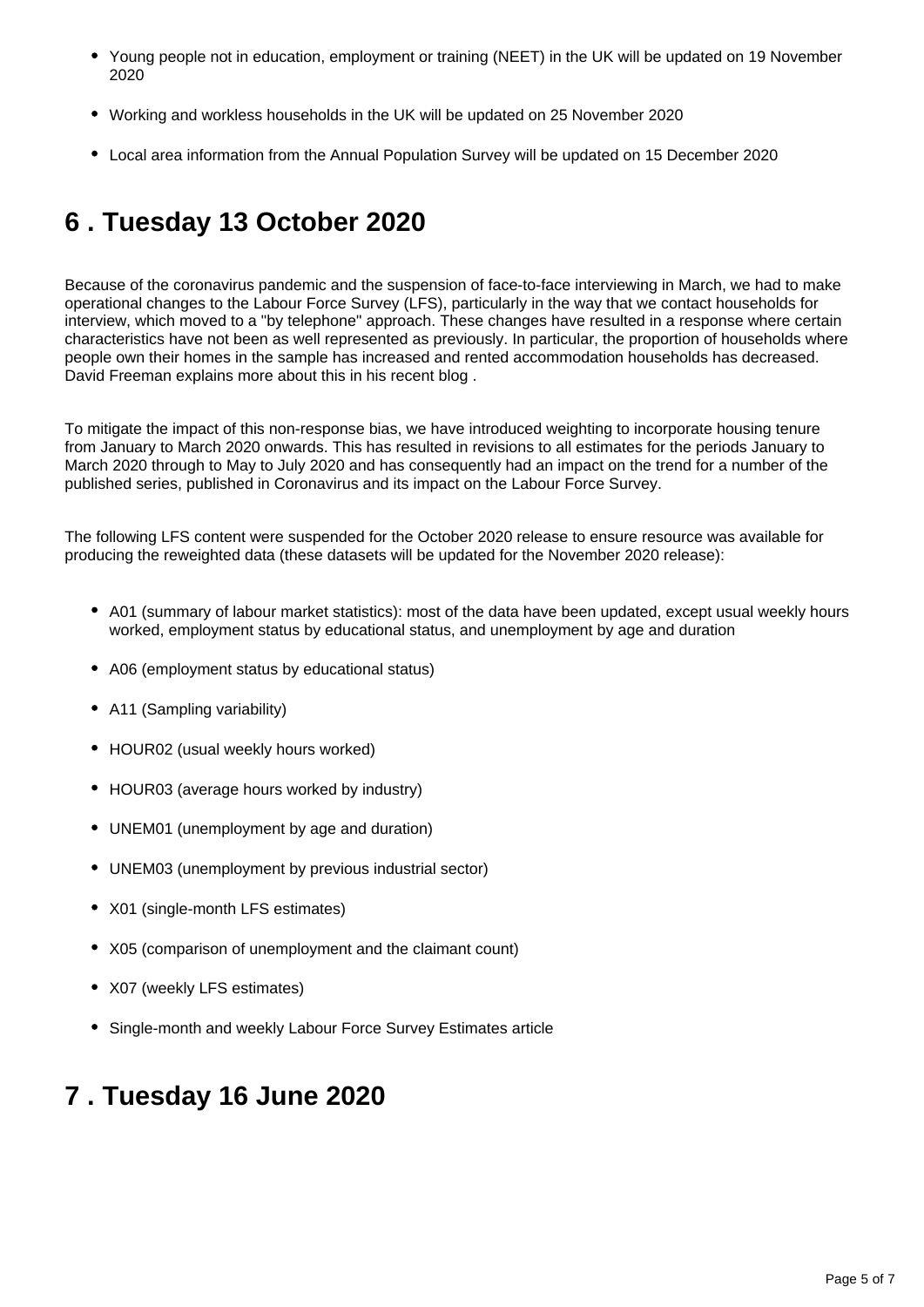- [Public sector employment bulletin](https://www.ons.gov.uk/employmentandlabourmarket/peopleinwork/publicsectorpersonnel/bulletins/publicsectoremployment/december2019)  all data tables were made available and any commentary was added to the [Vacancies and jobs in the UK bulletin on 16 June 2020;](https://www.ons.gov.uk/employmentandlabourmarket/peopleinwork/employmentandemployeetypes/bulletins/jobsandvacanciesintheuk/june2020) on review, reporting of public sector employment data has now been changed to be a headline-only bulletin and was published in its new format on 15 September 2020.
- [Index of Labour Costs per Hour \(ILCH\)](https://www.ons.gov.uk/employmentandlabourmarket/peopleinwork/earningsandworkinghours/bulletins/indexoflabourcostsperhourilch/octobertodecember2019)  bulletin and data were suspended on 16 June 2020; the latest data were published on 15 September 2020 and will continue to be published on a quarterly basis.

# <span id="page-5-0"></span>**8 . Wednesday 3 June 2020**

• [Working and workless households release](https://www.ons.gov.uk/employmentandlabourmarket/peopleinwork/employmentandemployeetypes/bulletins/workingandworklesshouseholds/octobertodecember2019) - bulletin and data were suspended on 3 June, a headline-only release was published 26 August (covering data for April to June 2020) and a shortened version of the regional workless households data were published on 29 July 2020.

## <span id="page-5-1"></span>**9 . Tuesday 19 May**

- [UK and non-UK people in the labour market](https://www.ons.gov.uk/employmentandlabourmarket/peopleinwork/employmentandemployeetypes/articles/ukandnonukpeopleinthelabourmarket/february2020) the article continues to be suspended, but all data tables remain available as part of the main labour market release.
- [Labour market flows](https://www.ons.gov.uk/employmentandlabourmarket/peopleinwork/employmentandemployeetypes/datasets/labourforcesurveyflowsestimatesx02) data were suspended for 19 May release these related to October to December 2019 and January to March 2020, and very little coronavirus pandemic impact would be covered; the following release was published as normal in August 2020, for January to March and April to June 2020.
- Some of the quarterly LFS tables were suspended as resources required. The following LFS tables were suspended on 19 May, but they were published on 28 May and are now published as normal on a quarterly basis:
- EMP11 (part-time and temporary workers by socio-economic classification)
- EMP13 (employment by industry)
- EMP15 (job-related training received by employees)
- EMP16 (underemployment and overemployment)
- EARN04-08 (LFS earnings tables)

# <span id="page-5-2"></span>**10 . Tuesday 21 April**

Labour disputes published as part of the monthly labour market release along with the annual article (which is not currently scheduled but was previously published in May) - data collection and publication will cease for the foreseeable future; data for the missing periods will not be available later.